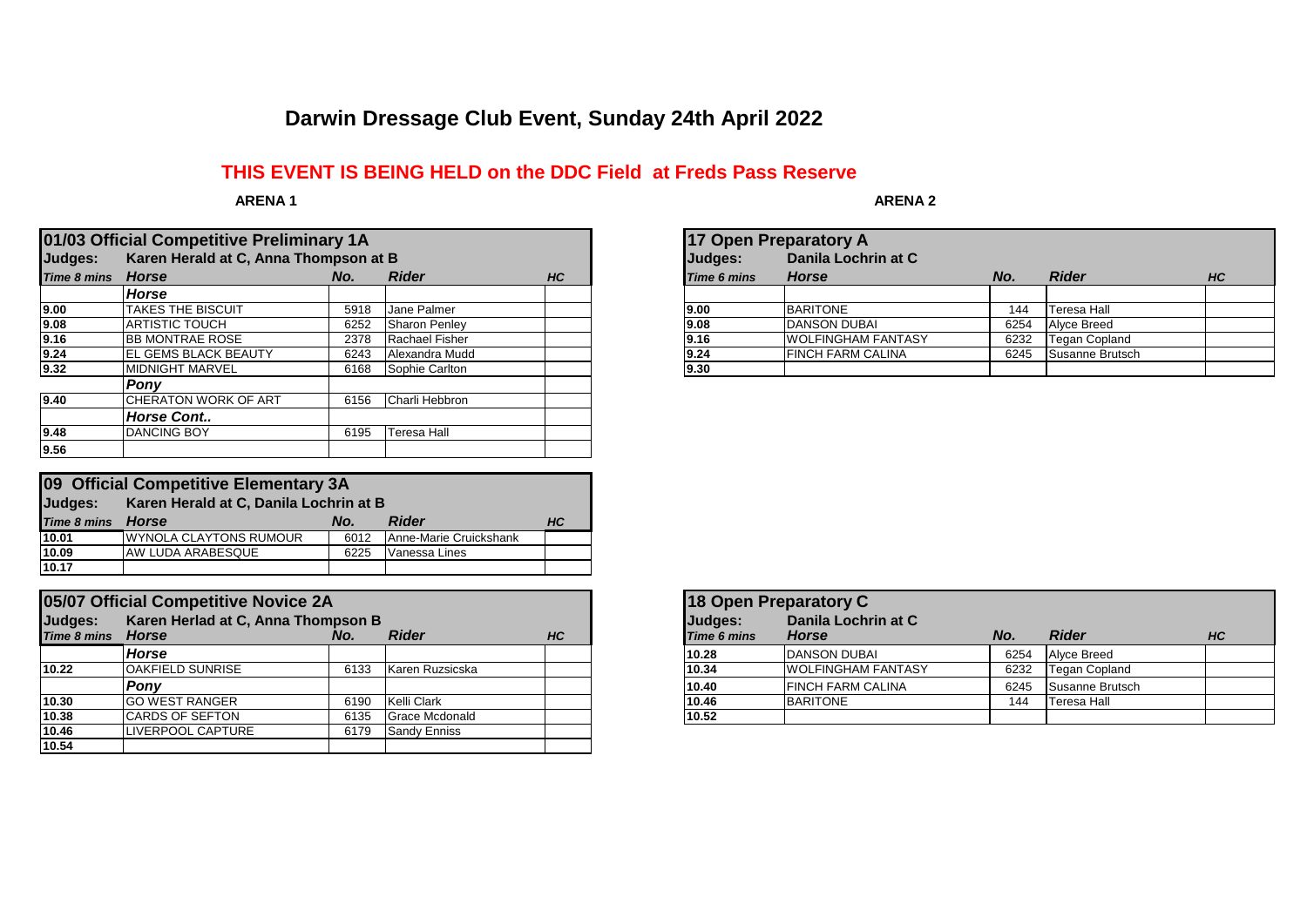|                                                   | 10 Official Competitive Elementary 3B |      |                        |           |  | 22 Novice 2A Open |                                  |      |                    |    |
|---------------------------------------------------|---------------------------------------|------|------------------------|-----------|--|-------------------|----------------------------------|------|--------------------|----|
| Judges:<br>Karen Herald at C, Danila Lochrin at B |                                       |      |                        |           |  | Judges:           | Anna Thompson at C               |      |                    |    |
| Time 8 mins Horse                                 |                                       | No.  | <b>Rider</b>           | <b>HC</b> |  | Time 8 mins       | <b>Horse</b>                     |      | <b>Rider</b>       | HC |
| 10.59                                             | IAW LUDA ARABESQUE                    | 6225 | Vanesssa Lines         |           |  | 10.57             | <b>EON</b>                       | 6241 | Miva Fleming       |    |
| 11.07                                             | <b>IWYNOLA CLAYTONS RUMOUR</b>        | 6012 | Anne-Marie Cruickshank |           |  | 11.05             | <b>IWILLOWS SHEILD OF DREAMS</b> | 6251 | Rhianna Williamson |    |
| 11.15                                             |                                       |      |                        |           |  | 11.13             | <b>IMONSOONAL</b>                | 6208 | Ashleigh Overall   |    |
|                                                   |                                       |      |                        |           |  |                   |                                  |      |                    |    |

## **MORNING TEA 15 MINUTES**

|                    | 06/08 Official Competitive, Novice 2B |      |                 |           |
|--------------------|---------------------------------------|------|-----------------|-----------|
| Judges:            | Karen Herald at C, Anna Thompson at B |      |                 |           |
| <b>Time 8 mins</b> | Horse                                 | No.  | <b>Rider</b>    | <b>HC</b> |
|                    | <b>Ponv</b>                           |      |                 |           |
| 11.30              | <b>CARDS OF SEFTON</b>                | 6135 | Grace McDonald  |           |
|                    | <b>Horse</b>                          |      |                 |           |
| 11.38              | <b>OAKFIELD SUNRISE</b>               | 6133 | Karen Ruzsicska |           |
| 11.46              |                                       |      |                 |           |

|             | 02/04. Official Competitive Preliminary 1B |      |                    |    | 12.18       | <b>WILLING NOBLE OUTLAW</b> | 449  | Donna Ellem     |    |
|-------------|--------------------------------------------|------|--------------------|----|-------------|-----------------------------|------|-----------------|----|
| Judges:     | Karen Herald at C, Anna Thompson at B      |      |                    |    | 12.26       | <b>BR FOLLOW THE STAR L</b> | 2319 | Shannah Mudge   |    |
| Time 8 mins | <b>Horse</b>                               | No.  | <b>Rider</b>       | HC | 12.34       | <b>POWDERBARK CHARLOTTE</b> | 423  | Lalwa May       |    |
|             | Pony                                       |      |                    |    | 12.42       |                             |      |                 |    |
| 11.51       | <b>CHERATON WORK OF ART</b>                | 6156 | Charli Hebbron     |    |             |                             |      |                 |    |
| 11.59       | <b>GO WEST RANGER</b>                      | 6190 | Kelli Clark        |    |             | 25 Elementary 3A Open       |      |                 |    |
|             | Horse                                      |      |                    |    | Judges:     | Danila Lochrin at C         |      |                 |    |
| 12.07       | <b>DANCING BOY</b>                         | 6195 | <b>Teresa Hall</b> |    | Time 8 mins | <b>Horse</b>                | No.  | <b>Rider</b>    | HC |
| 12.15       | <b>TAKES THE BISCUIT</b>                   | 5918 | <b>Jane Palmer</b> |    | 12.47       | <b>OAKFIELD SUNRISE</b>     | 6133 | Karen Ruzsicska |    |
| 12.23       | ARTISTIC TOUCH                             | 6252 | Sharon Penley      |    | 12.55       |                             |      |                 |    |
| 12.31       | <b>BB MONTRAE ROSE</b>                     | 2378 | Rachael Fisher     |    |             |                             |      |                 |    |
| 12.39       | <b>IEL GEMS BLACK BEAUTY</b>               | 6243 | Alexandra Mudd     |    |             |                             |      |                 |    |
| 12.47       | <b>MIDNIGHT MARVEL</b>                     | 6168 | Sophie Carlton     |    |             |                             |      |                 |    |
| 12.55       |                                            |      |                    |    |             |                             |      |                 |    |

**LUNCH BREAK 30 MINUTES**

| 22 Novice 2A Open  |                          |      |                         |           |  |  |  |  |  |  |
|--------------------|--------------------------|------|-------------------------|-----------|--|--|--|--|--|--|
| Judges:            | Anna Thompson at C       |      |                         |           |  |  |  |  |  |  |
| <b>Time 8 mins</b> | <b>Horse</b>             | No.  | <b>Rider</b>            | <b>HC</b> |  |  |  |  |  |  |
| 10.57              | <b>EON</b>               | 6241 | Miya Fleming            |           |  |  |  |  |  |  |
| 11.05              | WILLOWS SHEILD OF DREAMS | 6251 | Rhianna Williamson      |           |  |  |  |  |  |  |
| 11.13              | <b>MONSOONAL</b>         | 6208 | <b>Ashleigh Overall</b> |           |  |  |  |  |  |  |
| 11.21              |                          |      |                         |           |  |  |  |  |  |  |

|             | 06/08 Official Competitive, Novice 2B      |      |                       |    |       | 19 Preliminary 1A Open |                                 |      |                    |    |
|-------------|--------------------------------------------|------|-----------------------|----|-------|------------------------|---------------------------------|------|--------------------|----|
| Judges:     | Karen Herald at C, Anna Thompson at B      |      |                       |    |       | Judges:                | Danila Lochrin at C             |      |                    |    |
| Time 8 mins | <b>Horse</b>                               | No.  | <b>Rider</b>          | HC |       | <b>Time 8 mins</b>     | <b>Horse</b>                    | No.  | <b>Rider</b>       | HC |
|             | Pony                                       |      |                       |    |       | 11.30                  | <b>YANDALOO TARGETTE</b>        | 436  | Lalwa May          |    |
| 11.30       | <b>CARDS OF SEFTON</b>                     | 6135 | <b>Grace McDonald</b> |    |       | 11.38                  | <b>ROOSTER</b>                  | 6044 | Louisa Spicer      |    |
|             | <b>Horse</b>                               |      |                       |    |       | 11.46                  | <b>ROYAL BLU</b>                | 164  | Ronnie Cavanagh    |    |
| 11.38       | <b>OAKFIELD SUNRISE</b>                    | 6133 | Karen Ruzsicska       |    |       | 11.54                  | <b>GOOD GOLLY OLLIE</b>         | 6233 | Kelly Barker       |    |
| 11.46       |                                            |      |                       |    |       | 12.02                  | <b>WILLOWS SHEILD OF DREAMS</b> | 6251 | Rhianna Williamson |    |
|             |                                            |      |                       |    |       | 12.10                  | <b>OPUS MAGNUM</b>              | 437  | Sally Isberg       |    |
|             | 02/04. Official Competitive Preliminary 1B |      |                       |    |       | 12.18                  | <b>WILLING NOBLE OUTLAW</b>     | 449  | Donna Ellem        |    |
| Judges:     | Karen Herald at C, Anna Thompson at B      |      |                       |    |       | 12.26                  | <b>BR FOLLOW THE STAR L</b>     | 2319 | Shannah Mudge      |    |
| Time 8 mins | <b>Horse</b>                               | No.  | <b>Rider</b>          | HC | 12.34 |                        | <b>POWDERBARK CHARLOTTE</b>     | 423  | Lalwa May          |    |
|             | Pony                                       |      |                       |    |       | 12.42                  |                                 |      |                    |    |

|                    | 25 Elementary 3A Open    |      |                 |    |  |  |  |  |  |  |
|--------------------|--------------------------|------|-----------------|----|--|--|--|--|--|--|
| Judges:            | Danila Lochrin at C      |      |                 |    |  |  |  |  |  |  |
| <b>Time 8 mins</b> | <b>Horse</b>             | No.  | <b>Rider</b>    | HС |  |  |  |  |  |  |
| 12.47              | <b>IOAKFIELD SUNRISE</b> | 6133 | Karen Ruzsicska |    |  |  |  |  |  |  |
| 12.55              |                          |      |                 |    |  |  |  |  |  |  |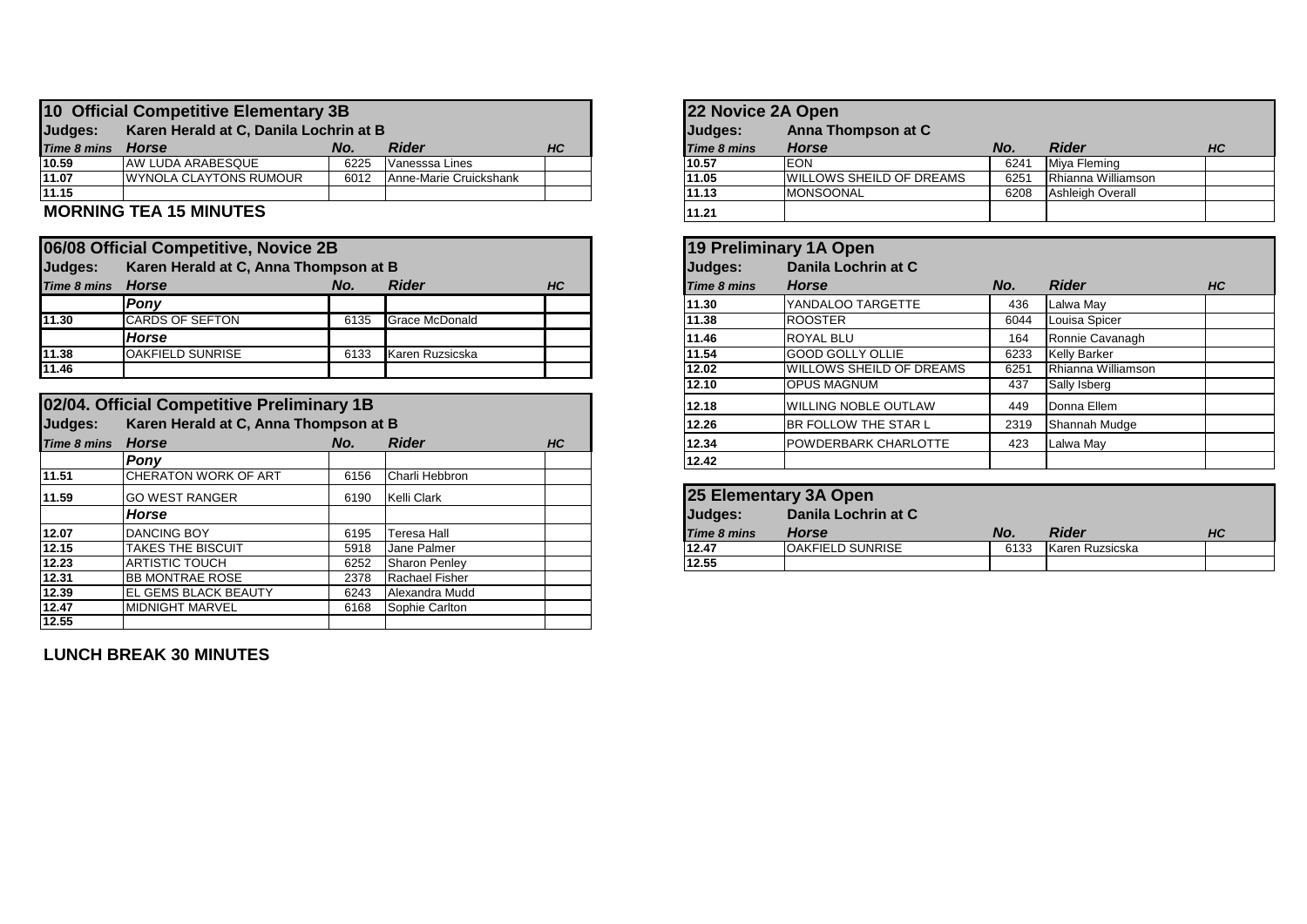## **ARENA 1**

|                    | 23/24 Novice 2C Junior & Senior Rider |      |                         |    |  |  |  |  |  |  |
|--------------------|---------------------------------------|------|-------------------------|----|--|--|--|--|--|--|
| Judges:            | Karen Herald at C                     |      |                         |    |  |  |  |  |  |  |
| <b>Time 8 mins</b> | <b>Horse</b>                          | No.  | <b>Rider</b>            | HС |  |  |  |  |  |  |
|                    | <b>Junior Rider</b>                   |      |                         |    |  |  |  |  |  |  |
| 1.25               | <b>CARDS OF SEFTON</b>                | 6135 | <b>Grace McDonald</b>   |    |  |  |  |  |  |  |
| 1.33               | <b>MONSOONAL</b>                      | 6208 | <b>Ashleigh Overall</b> |    |  |  |  |  |  |  |
|                    | <b>Senior Rider</b>                   |      |                         |    |  |  |  |  |  |  |
| 1.41               | <b>EON</b>                            | 6241 | Miya Fleming            |    |  |  |  |  |  |  |
| 1.49               |                                       |      |                         |    |  |  |  |  |  |  |

| 20/21 Preliminary 1C Junior & Senior Rider |                          |      |                     |           |  |  |  |
|--------------------------------------------|--------------------------|------|---------------------|-----------|--|--|--|
| Judges:                                    | Karen Herald at C        |      |                     |           |  |  |  |
| Time 8 mins                                | <b>Horse</b>             | No.  | <b>Rider</b>        | <b>HC</b> |  |  |  |
|                                            | <b>Junior Rider</b>      |      |                     |           |  |  |  |
| 1.54                                       | YANDALOO TARGETTE        | 436  | Lalwa May           |           |  |  |  |
|                                            | <b>Senior Rider</b>      |      |                     |           |  |  |  |
| 2.02                                       | <b>ROOSTER</b>           | 6044 | Louisa Spicer       |           |  |  |  |
| 2.10                                       | <b>GO WEST RANGER</b>    | 6190 | Kelli Clark         |           |  |  |  |
| 2.18                                       | <b>OPUS MAGNUM</b>       | 437  | Sally Isberg        |           |  |  |  |
| 2.26                                       | BR FOLLOW THE STAR L     | 2319 | Shannah Mudge       |           |  |  |  |
| 2.34                                       | <b>MIDNIGHT MARVEL</b>   | 6168 | Sophie Carlton      |           |  |  |  |
| 2.42                                       | LIVERPOOL CAPTURE        | 6179 | Sandy Enniss        |           |  |  |  |
|                                            | <b>Junior Rider</b>      |      |                     |           |  |  |  |
| 2.50                                       | <b>GOOD GOLLY OLLIE</b>  | 6233 | <b>Kelly Barker</b> |           |  |  |  |
| 2.58                                       | WILLOWS SHEILD OF DREAMS | 6251 | Rhianna Williamson  |           |  |  |  |
| 3.06                                       | POWDERBARK CHARLOTTE     | 423  | Lalwa May           |           |  |  |  |
| 3.14                                       |                          |      |                     |           |  |  |  |